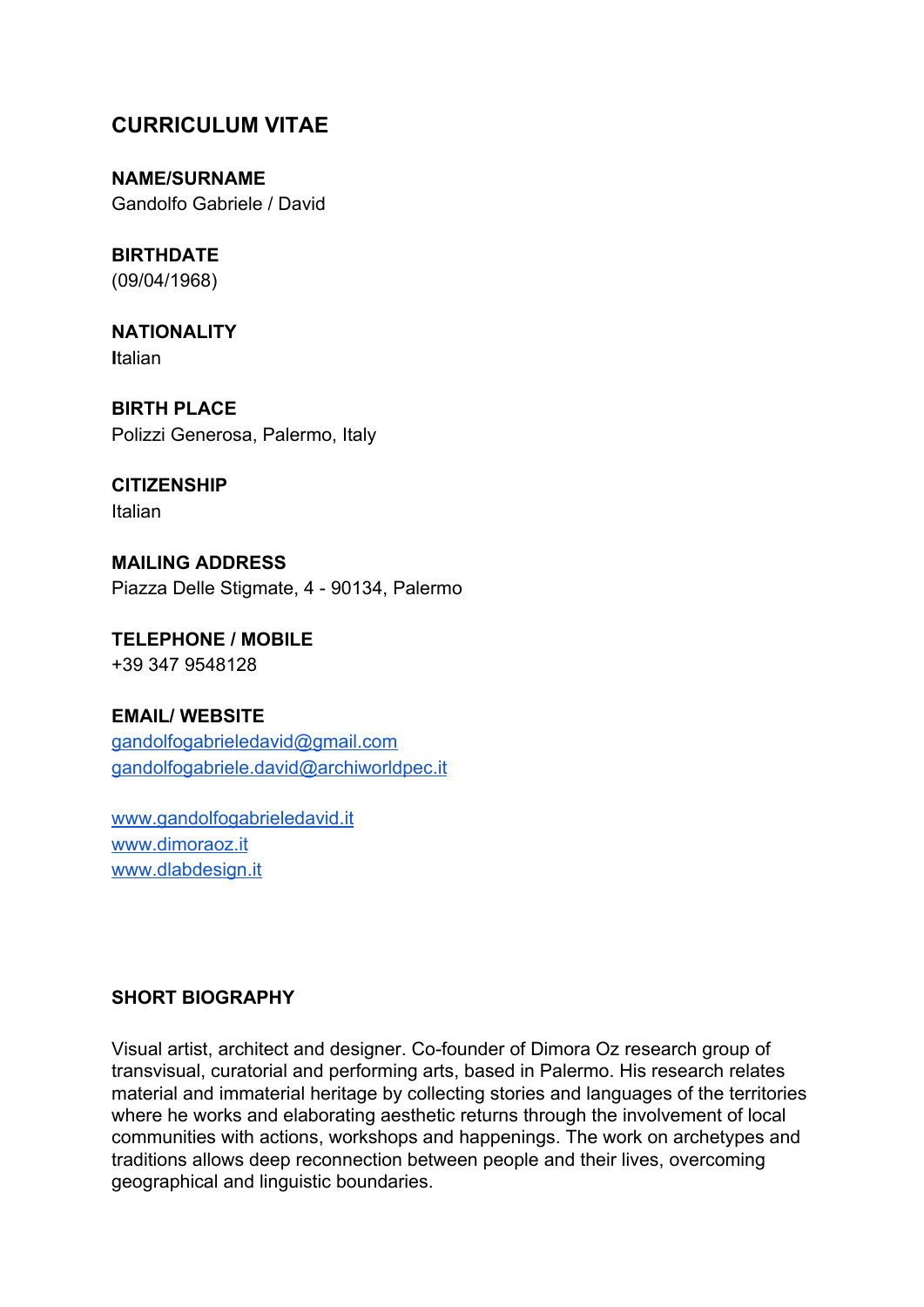## **PRINCIPAL ART EXHIBITION**

2017

- Group show **N38°,42 E 13°,11 - USTICA OVEST PUNTA SPALMATORE**, Final exhibition of SACS Archiv art residency program: curated by Chiara Modìca Donà delle Rose - **Museum center of contemporary art of Sicily**, Palazzo Belmonte Riso, opening november, 30th 2017.
- Group show **TRAME DELL'INTELLETTO** (Plots of the intellect) curated by Andrea Kantos, **Dimora OZ Art Factory**, Palermo, Italy.
- Group show **INFINITY-IDENTITY**, curated by Alba Romano Pace, **Dimora OZ Art Factory**, Palermo, Italy.
- Collective exhibition **A HOUSE, HALFWAY**, curated by Andrew de Brún, Inês Geraldes Cardoso, Kateryna Filyuk, **Fondazione SandrettoReRebaudengo, Torino**, Italy.
- Installation **MEMORIE BIANCHE / WHITE MEMORIES** involving miners of SALT MINE of Petralia Soprana. **IV international art Biennial of Salt**
- Collective exhibition and art residency "USTICA Punta spalmatore" promoted by MUSEO RISO and HUPS, Ustica island, Sicily.
- Installation **OSEA2/Gebermühle**, **Osterspaziergang**, Kulturkamt, Franfurt am Main (april 2017)
- Installation, workshops and happening **WE ARE HERE/NOUS SOMMES ICI** for **MUCEM**, Tour Roi Renè, Fort Saint Jean, Marseille, France.
- Collective exhibition **"Imago Mundi - Rotte Mediterranee"**, promoted by Luciano Benetton Foundation, **ZAC Zona Arti Contemporanee**, Cantieri Culturali alla Zisa, Palermo, Italy.
- Installation **Bet\_Lehem/TheBreadHouse**. In collaboration with C.O.R.F. SOCIAL COOPERATIVE ONLUS SALEMI, SICILY, Department of Culture, Municipality of Salemi - Dimora OZ, Palermo - RISO, Museum center of contemporary art of Sicily. **Castle of Salemi**, Salemi, Trapani, Sicily.
- Installation **Bet\_Lehem/TheBreadHouse**, **RISO**, Museum center of contemporary art of Sicily, Palazzo Belmonte Riso, Palermo.

2016

- Collective exhibition **BIAS**, **International Biennal of Spiritual Art**, RISO Museum of contemporary art of Sicily, Palermo / **MUDIPA Museo Diocesano di Palermo**, Italy.
- Installation **WE ARE HERE/CCA' SEMU**, Archaeological Museum of the Pelagie, **Lampedusa**, Italy.
- **ORIGINI**, annual exhibition of Dimora Oz , **Cappella dell'Incoronazione, RISO** Museum of contemporary art of Sicily, Palermo, Italy.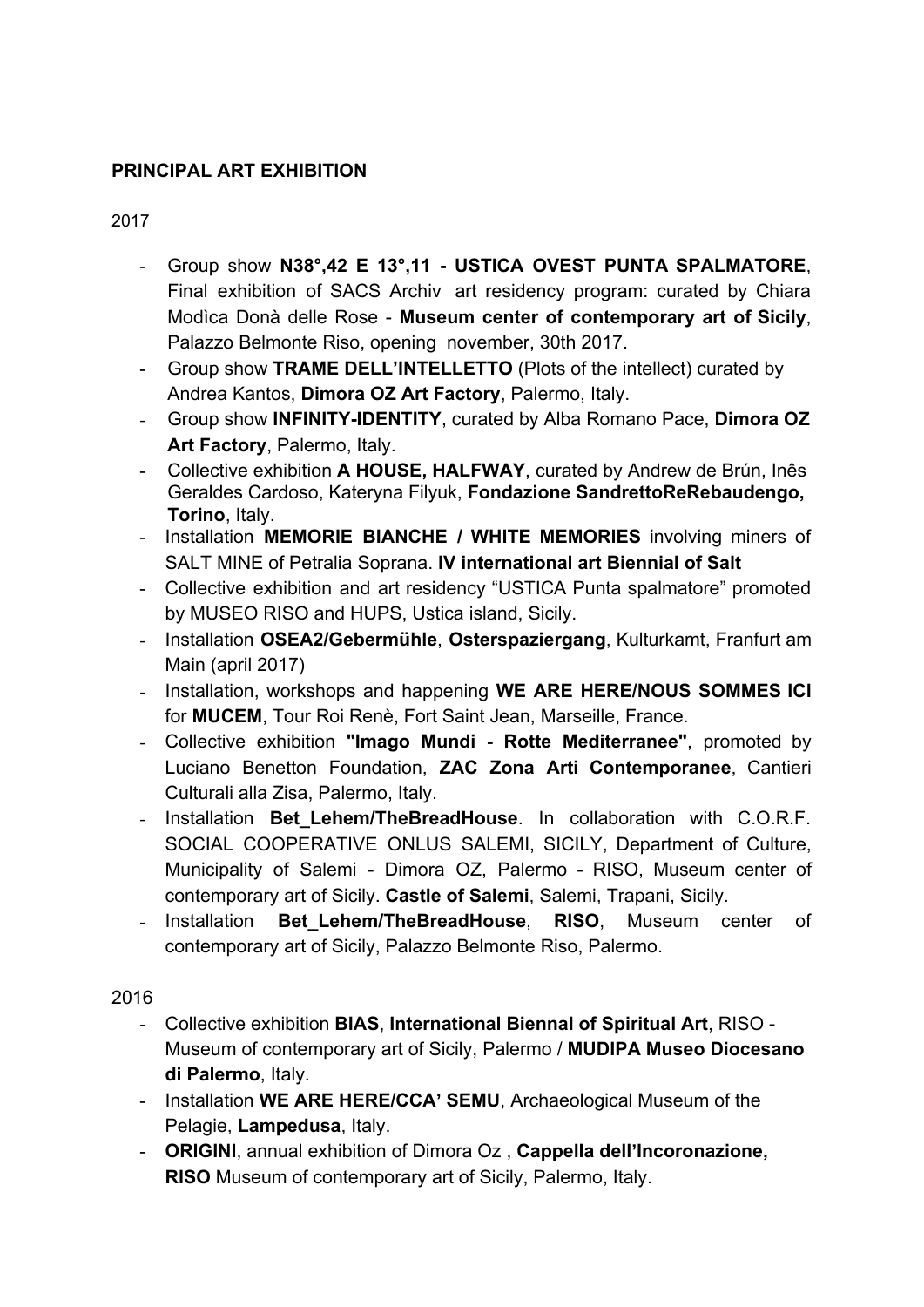- **UNICORN**, final exhibition of annual laboratory of Dimora Oz, 2015. **Dimora OZ Art Factory**, Palermo, Italy.

## 2015

- Collective exhibition **IN HOC SIGNO**, Palazzo Costantino di Napoli, Palermo Italy.
- Happening **RI-GENERAZIONI** per **Giacinto LGBT Festival**, Noto, Siracusa, Italy in collaboration with ARCIGAY Palermo and Stonewall LGBT, Siracusa, Cultural department, Municipality of Noto, Sicily.
- Workshop and exhibition of the tapestry **PRISENTI di San ROCCO**, Cultural department, Municipality of **Gibellina**, Trapani, Italy.
- Installation **RITI DI PURIFICAZIONE/FAVARA** Farm Cultural Park, Favara, Agrigento, Italy.
- Urban art project **GIARDINI DI ADONE**, Farm Cultural Park, Favara, Agrigento, Italy.
- Workshop/installation/happening **RICUCIRE LA TERRA**, Creative Lab Alcamo, Museum of contemporary art, Alcamo, Italy.
- Installation **'A SPERA** for the exhibition **'Ritualità, tradizione e contemporaneità del pane'** curated by Ornella Fazzina, Tower of the Norman Swabian **Castle of Salemi**, Trapani, Italy in collaboration with TERRAFERMA ONLUS, Center of first reception for unaccompanied Foreign Minors, Salemi, Trapani.
- Installation **AION-SOL INVICTUS** for the exhibition **Origini/strutture**, promoted by Cultural department, Municipality of Palermo - DimoraOZ Art Factory, Palermo, Italy.

## 2014

- Installation **ORIOR**, for the exhibition **"Smart Riso Reti di Resilienza"** curated by Enzo Fiammetta and Ilaria Bignotti, for Smart City Italia Festival, RISO Museum of Contemporary Art of Palermo, Italy. In collaboration with Energia Media *–* Fondazione Orestiadi Gibellina.
- Installation **OSEA2/GIBELLINA**, FONDAZIONE ORESTIADI GIBELLINA, in collaboration with PRIMARY SCHOOLS "I. C. G. Garibaldi" of Salemi and Gibellina, Sicily.

# **CULTURAL PROJECTS**

2014

- Co - foundation of **DIMORA OZ**, research group of transvisual, curatorial and performing arts, based in Palermo.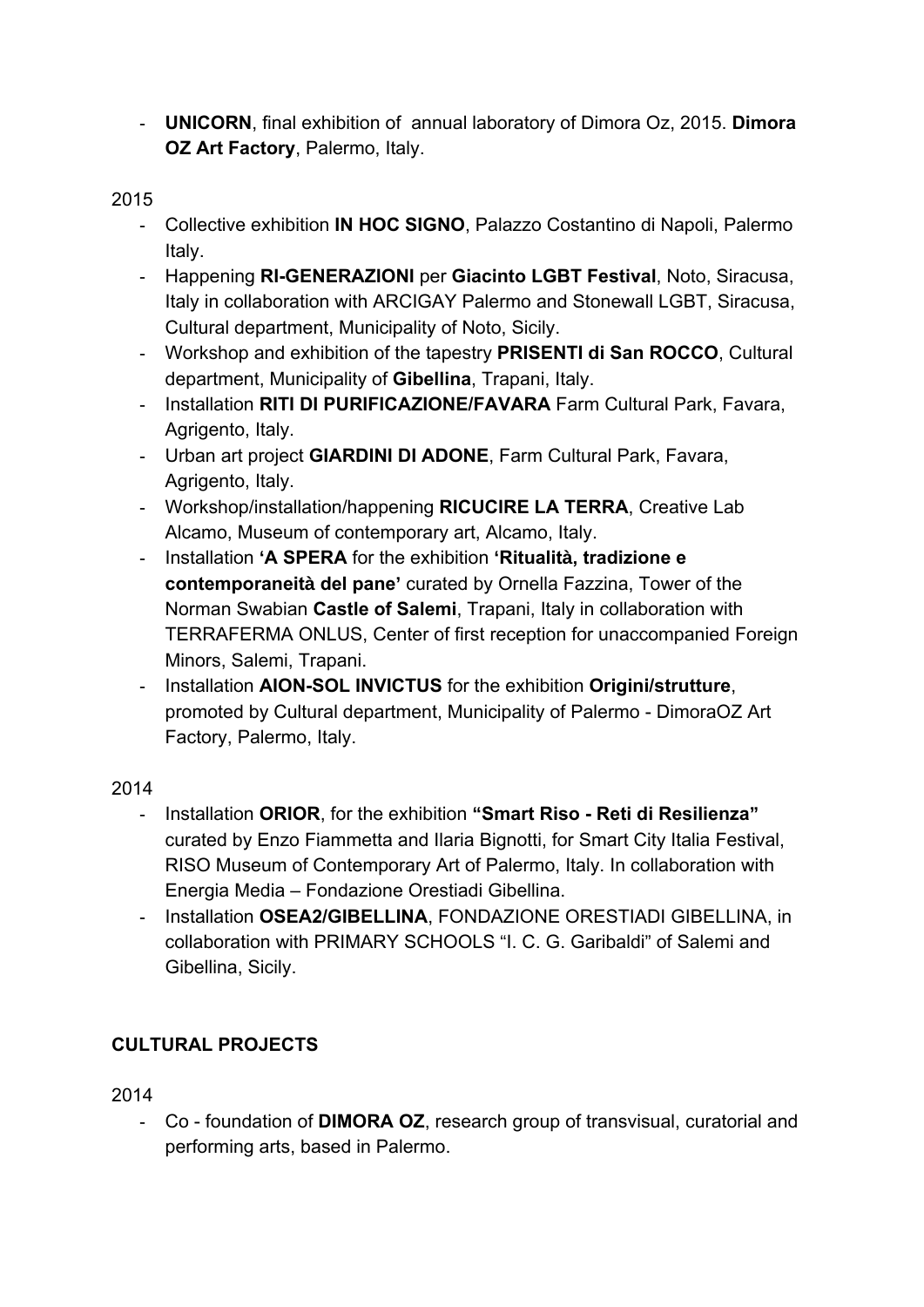2013

- Project manager for the installation project **PAZAC, ZAC Zisa Contemporary Arts Centre**, Palermo, Italy.
- Organising committee for **Agrifestival 2013**, Palazzo Adriano, Sicily.

## 2012

- Founder of **PaMaP Lab**, Association aimed at mapping of new contemporary cultural artistic and social trends in Sicily.

# **INTERIOR and FURNITURE DESIGN projects and exhibition**

2010-2017

- artistic direction of **Dlabdesign**, involving several professional figure and different design skills.

2013

- Creation of **LUMINARIA** tiles collection for LENID, presented at Cersaie Bologna, Italy.

## 2012

- Art Direction at **Villa Pantelleria Gay Pride Village** - Palermo, Italy.

2011

- **OJI**, Furniture collection exhibited at **Colombo Art Gallery**. Milan, Italy.

2010

- Exhibit Stage design for **Letizia Battaglia works from 1972 to 2010** at Palazzo Chiaramonte-Steri in Palermo, Italy.
- Interior Design for Pub **I Grilli** and **Lubie Restaurant**, Palermo.
- Interior Design for **D'Amico's Apartment** in Palermo.

2009

- **Mishima furniture collection** exhibition designed for Bellato International at Milan Furniture Fair.
- Interior Design for **G. A. Borgese Foundation's headquarter**, a former Jesuit convent in Polizzi, Palermo, Italy

2008

- Exhibition Design **OR - Giovanni Orlando** at **Mandralisca Museum** in Cefalù, Italy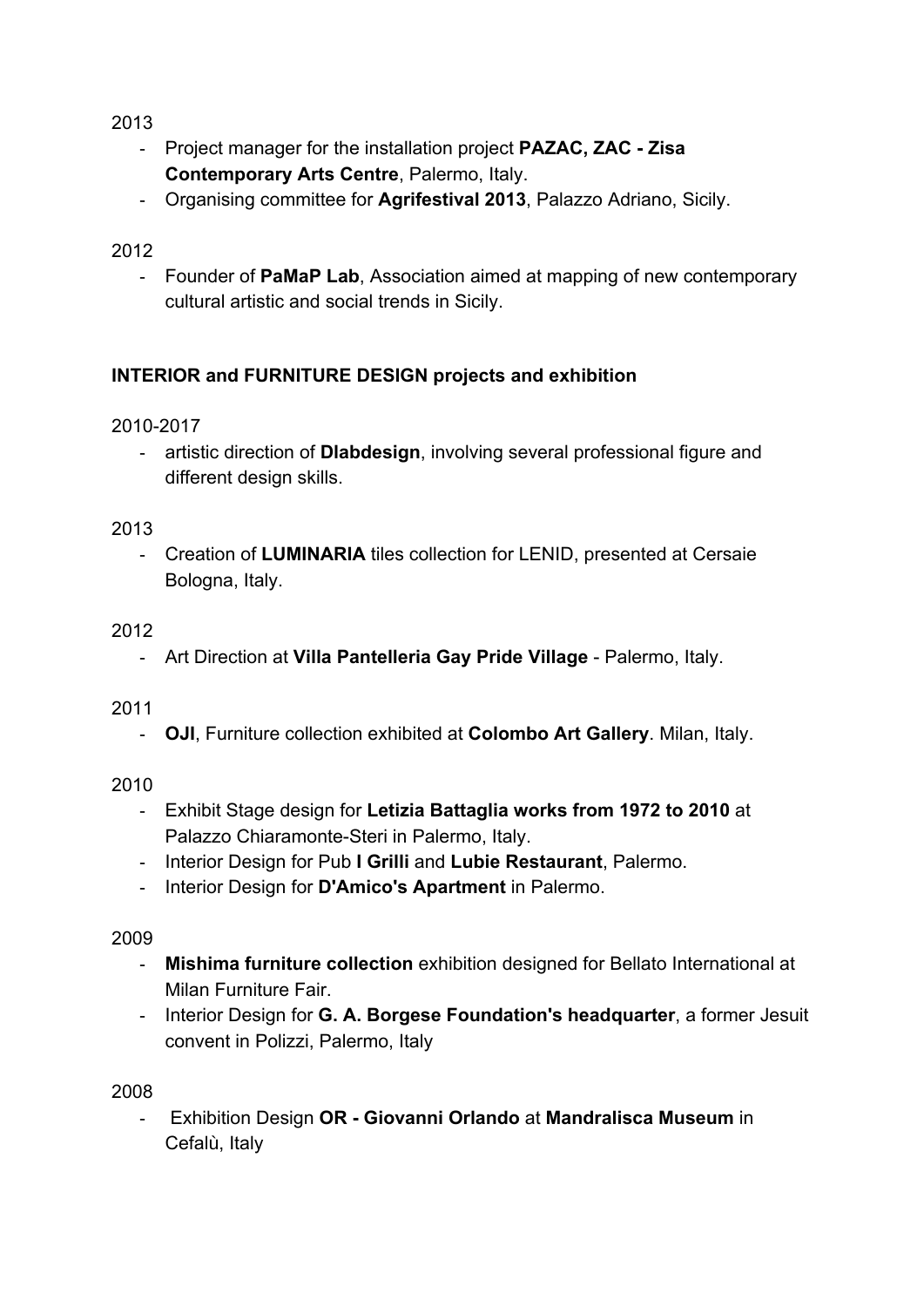#### 2007

- **Katana Collection** exhibition at Spaziodeep, Palermo Design Week.

#### 2006

- Exhibition Design **Extreme texture by LANIFICIOLEO** at Spaziodeep, Palermo.
- Exhibition Design **Le stanze di OR**.

## 2005 - 2011

- Art Direction of **Spazio Deep, Concept Store Palermo**, cooperating with numerous strategic design companies, product and exhibition design. (Cappellini, Dovetusai, Bellato, Pallucco, Acierno, Woodesign, MOOOI, and Lanificio Leo).

#### 2005

- Exhibition Design **Woodesign Pavillion** at Salone del Mobile, Milan.
- Table collections exhibition, **Shanti** and **Aum** at Salone del Mobile, Milan.

#### 2004

- Concept creation for **La casa reversa**, exhibition for **CAPPELLINI**.
- Exhibition Design *Cappellini an art house in Palermo*.
- Furniture collection **JANUS** at the Salone del Mobile in Milan*,* designed for **Woodesign**.

#### 2003

- Exhibition **Citelli+bretzel=d+p**, at **Atelier d+p**, Palermo, Italy.
- Presented **Shantih collection**, Salone Internazionale del Mobile, Milano, Italy.
- Art exhibition **Il genio di Palermo**, Palermo, Italy.
- Participation at **Biennale Internationale Design Sainte Etienne**, France.

#### 2002

- **d+p** Self-produced furniture collection at **Salone Satellite**. Milan, Italy.
- **OM**  table collection at **Dovetusai showroom** in Milan, Italy.

#### 2001

- Establishment of **d+p david+pulvirenti Studio** - Creative Atelier for strategic consulting, product and interior design and contemporary arts.

#### 1998 - 2002

- Academic tutor for Classes of Architectural and Interior Design, Faculty of Architecture in Palermo.